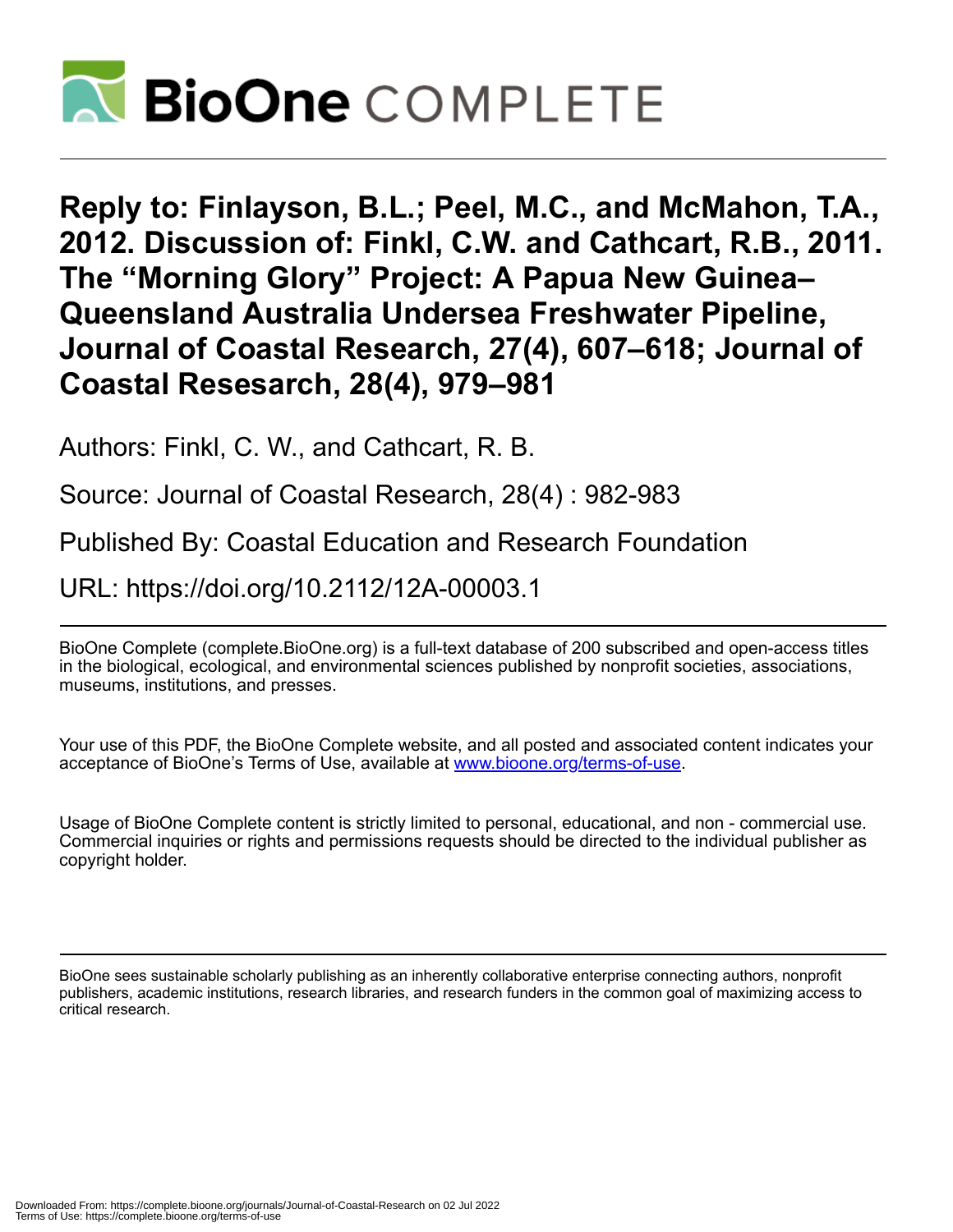

REPLY



Reply to: Finlayson, B.L.; Peel, M.C., and McMahon, T.A., 2012. Discussion of: Finkl, C.W. and Cathcart, R.B., 2011. The ''Morning Glory'' Project: A Papua New Guinea–Queensland Australia Undersea Freshwater Pipeline, Journal of Coastal Research, 27(4), 607–618; Journal of Coastal Resesarch, 28(4), 979–981.

C.W. Finkl<sup>†</sup> and R.B. Cathcart<sup>†</sup>

{ Charles E. Schmidt College of Science Department of Geosciences Florida Atlantic University Boca Raton, FL 33431, U.S.A. cfinkl@fau.edu cfinkl@cerf-jcr.com

{ Geographos 1300 West Olive Avenue, Suite M Burbank, CA 91506, U.S.A. rbcathcart@gmail.com

Although we had hoped authorities in Queensland might discuss our paper after careful examination, we do welcome the Discussion of our macroproject by Finlayson, advisor to various governmental agencies and commissions, the infrastructural expert Peel, and hydrology consultant McMahon, all Australians working in Victoria. It is unusual, and desirable, that useful comments (positive and negative criticisms) are offered in print to macroengineers trying to improve humankind's lot within the earth biosphere. Certainly, the availability, quality, and reliable delivery of freshwater to humans and their cultivated and grazed property is a top-priority macroproblem affecting almost everyone on this planet (McDonald et al., 2011). We accept their positive comments but for brevity will confine ourselves herein strictly to addressing their negative comments as best we can.

We never suggested/calculated the ''specific details'' of the undersea freshwater pipeline macroproject proposed because such technical details are not required in a broad-scale proposing outline that was clearly meant and definitely intended not to inhibit the future development of views on the subject macroproject by the significantly better informed Australians and citizens of Papua New Guinea.

As to the monetary cost of freshwater to consumers, as the Discussion rightly points out several times, such costs are extremely variable, depending as they do on so many factors as to be virtually unknowable even by those persons closest to the macroproject planning. For example, Victoria—and Melbourne in particular—evidently saddled taxpayers with a huge public debt payable only by taxpayers after the construction of the

Southern Hemisphere's (and Australia's) largest seawater desalination plant in Wonthaggi. At a still estimated cost of A\$3.5 billion, ultimately producing 150 GL of potable freshwater annually, this plant is now being labeled by Australia's national news media as eventually a "A\$19 billion white elephant'' because rainfall suddenly and unexpectedly refilled drought-dry public reservoirs in Victoria. Interesting, before this uneconomical plant was undertaken, a macroproject to pipe-harvest freshwater directly from Tasmania to Melbourne was considered by government officials but, finally, rejected when prognostications of impending rainfall total decline in Tasmania became known to planners. We were taken aback that Finlayson, Peel, and McMahon demand, literally, that fardistant outsiders stationed in the United States make such ultradetailed infrastructural assessments for Australians! Perhaps if we had, then their negative criticisms would have been ''Americans are dictating to [nationally touchy] Australians''?

We think, not believe, that Australian farmers and stockmen currently operating in Victoria and New South Wales are likely to migrate northward to Queensland because they will need to do so to produce the crops/cattle they chose to nurture. For example, Frederiksen, Sisson, and Lee (2011) agree with us and Finlayson, Peel, and McMahon, that climate change may necessitate changes in farm and ranch land use especially as the forecast for a 10% reduction in future precipitation over southeastern Australia is expected to be an inevitable continuing climatological trend. In other words, the climate in Tasmania and southeastern Australia is probably going to become harsher, less conducive to outdoor agricultural pursuits.

We derived a generalized picture of geographical conditions from Tisdell (2010) and we did not attribute any particular insight to that cited author's publication. Perhaps our method

DOI: 10.2112/12A-00003.1 received 31 January 2012; accepted 31 January 2012.

Published Pre-print online 15 May 2012.

<sup>©</sup> Coastal Education & Research Foundation 2012